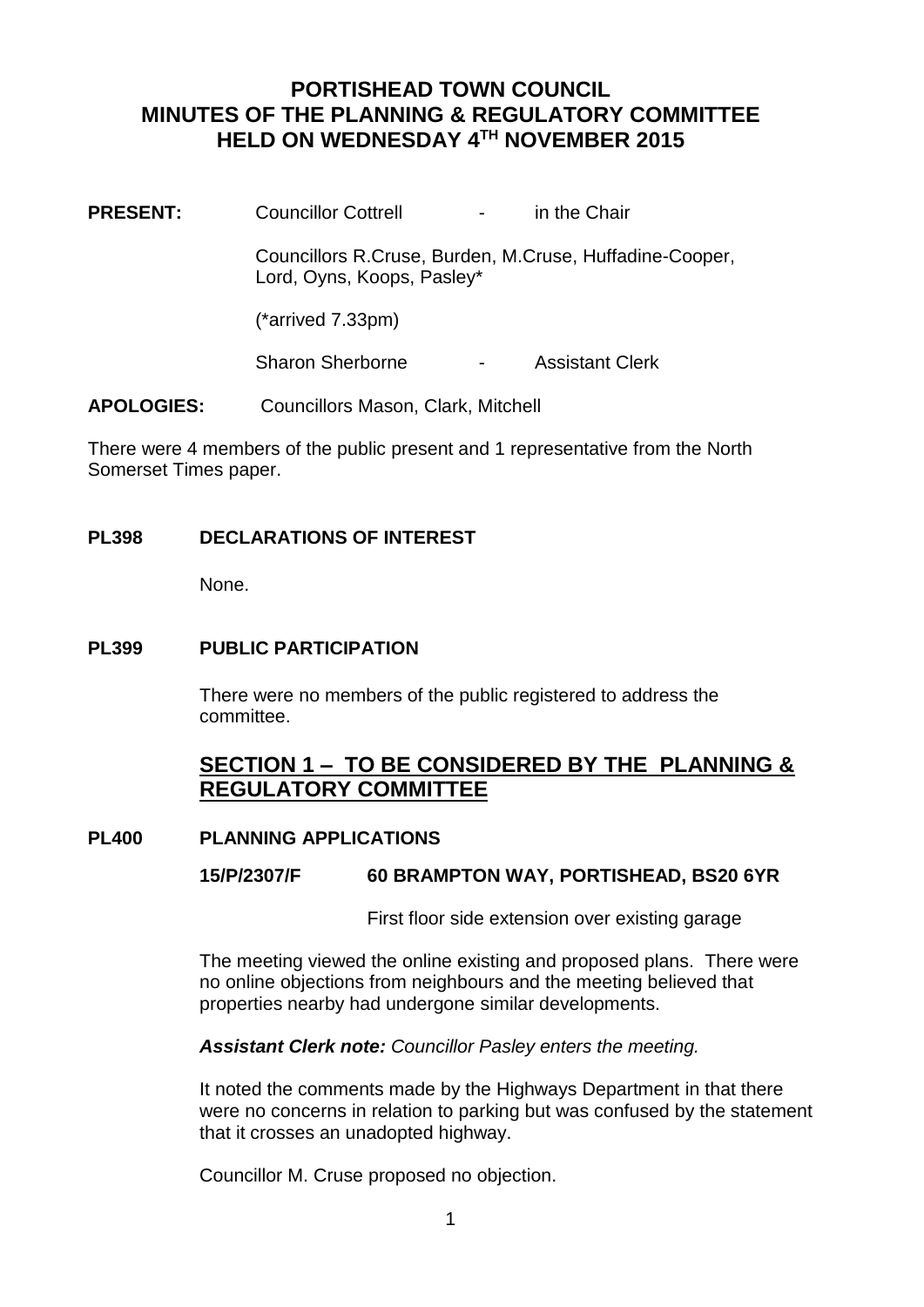Councillor Burden seconded the proposal.

Vote recorded: all in favour.

**RESOLVED that** no objection.

## **15/P/2330/F 4 BEACH ROAD WEST, PORTISHEAD, BS20 7HR**

Erection of single storey rear and two storey side extensions with first floor balcony to the front elevation

The meeting noted that this application has only just appeared on North Somerset Councils website in the last day or so (02.11.15) and felt therefore that the consultation dates (October) were totally unrealistic.

*Assistant Clerk note: The meeting was informed that North Somerset Council had apologised for the delay and had enquired as to whether Portishead Town Council required additional consultation time.* 

The meeting viewed the online plans and understood that an objection had been received from an immediate neighbour. A discussion took place regarding the size of the extension, which appeared to double the size of the house and the possible affect to the neighbouring property in terms of loss of light to three habitable windows. Concerns were also raised regarding the street scene as a result of the property extending forward of the building line.

The meeting viewed Earthlight to establish the direction the property faced in order to consider the impact in loss of light.

Councillor Cottrell permitted a local resident and neighbour, Mr Jenkins (2A Beach Road West), to address the meeting. He spoke on behalf of his neighbour (Mr Cole of 2 Beach Road West) who was unable to attend the meeting, to object to planning application 15/P/2330/F. Mr Jenkins referred to the size of the extension, which is double the size of the house. He feels that it will encroach on the West side of the neighbouring property: any windows or doors will be overlooking the neighbour (no.2, Mr Cole).

Councillor Pasley suggested that the extension would have an overbearing impact on the neighbour.

Councillor Lord proposed objecting on the grounds that a two storey extension is overbearing and will lead to a loss in light to the existing windows of the neighbouring property (No. 2).

Councillor Koops seconded the proposal.

**RESOLVED that** object on the grounds that a two storey extension is overbearing and will lead to a loss in light to the existing windows of the neighbouring property (No. 2).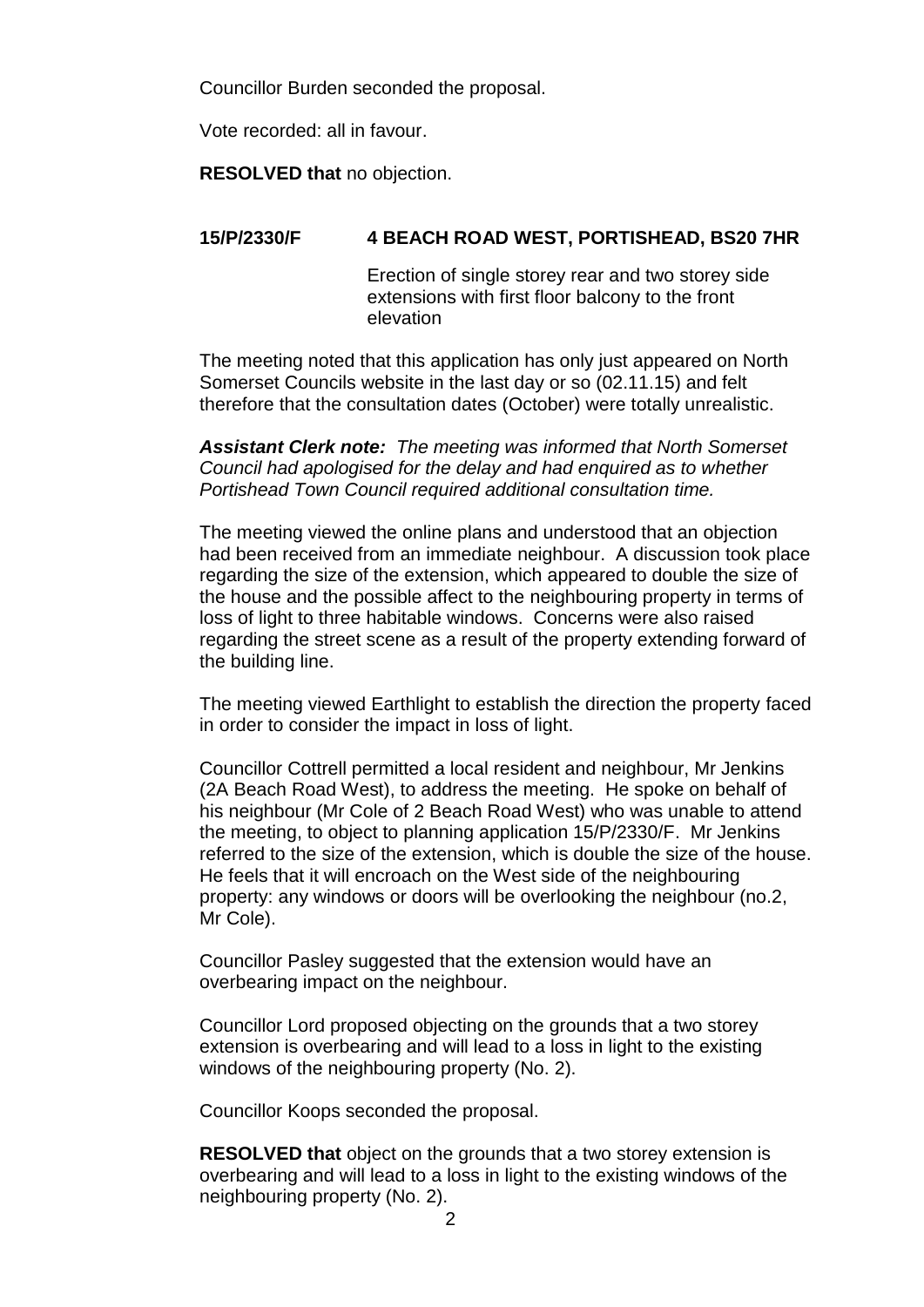Vote recorded: Majority in favour, Cllr Burden abstained.

#### **15/P/2334/F 46 LOWER DOWN ROAD, PORTISHEAD, BS20 6PE**

Erection of a two storey rear extension and a first floor window to side elevation

The meeting viewed the online existing, proposed, elevation and location plans. There were no objections from neighbours but the proximity of windows on the neighbouring property was discussed.

Councillor Koops proposed no objection subject to no valid objections from neighbours.

Councillor Lord seconded the proposal.

Vote recorded: All in favour.

**RESOLVED that** no objection subject to no valid objections from neighbours.

#### **15/P/2336/F 69 FENNEL ROAD, PORTISHEAD, BS20 7AR**

Erection of single storey side and rear extension

The meeting viewed the location and elevation plan. There were no online objections.

Councillor Koops proposed no objection subject to no valid objections from neighbours.

Councillor Lord seconded the proposal.

Vote recorded: Majority in favour, Cllr Cottrell abstained.

**RESOLVED that** no objection subject to no valid objections from neighbours.

#### **15/P/2343/WT 117 HIGH STREET, PORTISHEAD, BS20 6PT**

T1 - Cherry - fell; T2 - Holly - reduce crown by up to 4 m; T3 - Magnolia - clear crown to gain clearance of property up to 2 m.

The meeting viewed the online location plan and noted that there were no objections registered. It discussed the comments made by the Portishead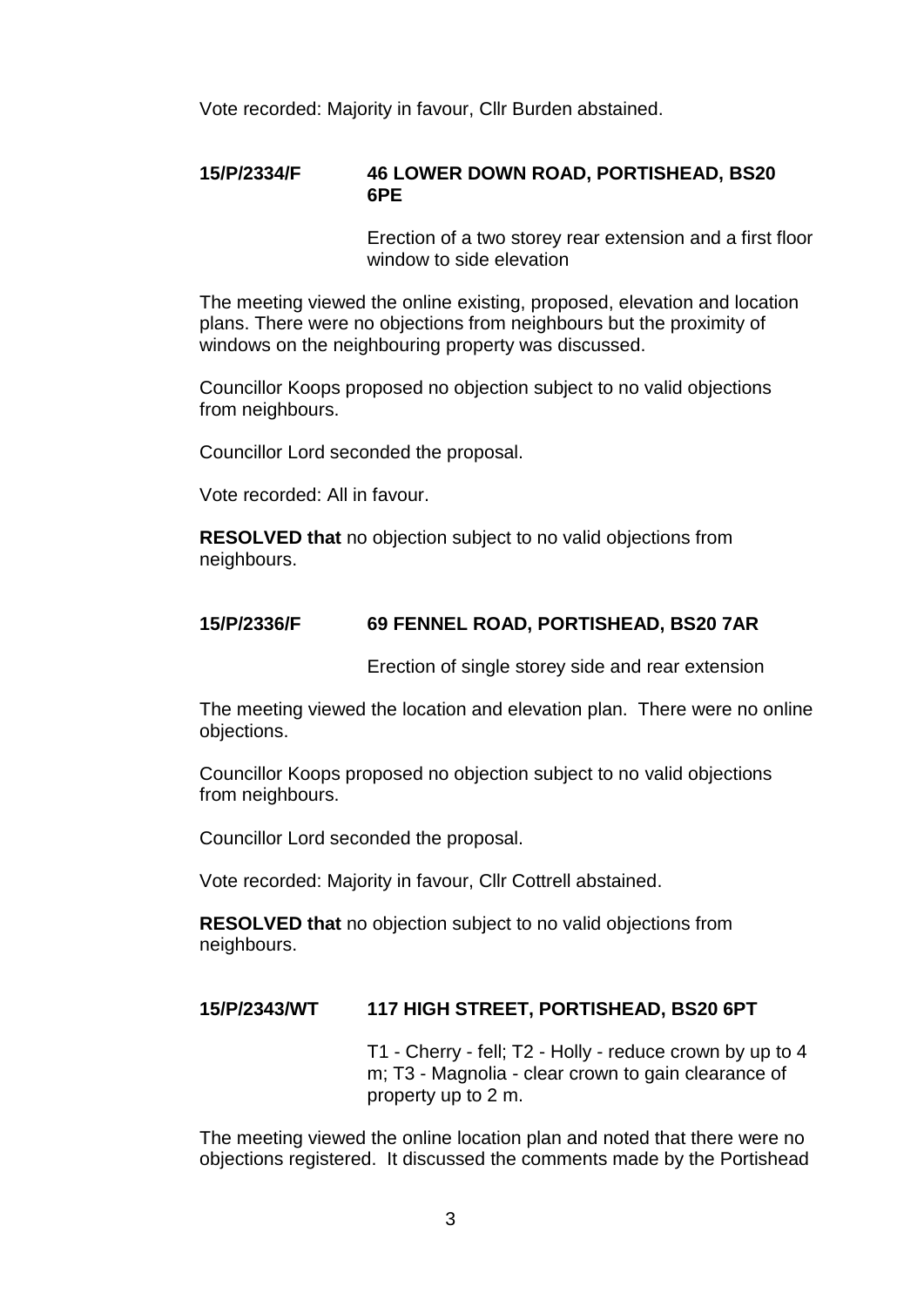Tree Warden, Norma Parfitt. There appeared to be no evidence why the Cherry tree, which is in a conservation area, should be felled.

Councillor Burden felt that the works described, other than pruning, were unnecessary. He felt that the trees were important to the street scene.

Councillor Burden proposed objecting on the grounds that the trees form an important part of the street scene in this conservation area.

Councillor Lord seconded the proposal.

Vote recorded: Majority in favour, Cllr M. Cruse abstained.

**RESOLVED that** object on the grounds that the trees form an important part of the street scene in this conservation area.

### **15/P/2358/F HIGH DOWN JUNIOR AND INFANT SCHOOL, DOWN ROAD, PORTISHEAD, BS20 6DY**

Installation of a shipping container to be used for storage and new planting introduced. Installation of new gates into existing chain link fence for maintenance access from The Downs

Councillor Cottrell reported that this is not a valid planning application. North Somerset Council has confirmed that it was registered incorrectly and Portishead Town Council is not required to consult. The correct application for works is recorded below 15/P/2359/RG3.

## **15/P/2359/RG3 HIGH DOWN JUNIOR AND INFANT SCHOOL, DOWN ROAD, PORTISHEAD, BS20 6DY**

Installation of a shipping container to be used for storage and new planting introduced. Installation of new gates into existing chain link fence for maintenance access from The Downs

The meeting viewed the online plans and noted that there were no objections. On viewing the planning application there did not appear to be any time scale defined for the shipping containers to be on site.

Concillor Burden proposed no objection.

Councillor Pasley seconded the proposal.

Vote recorded: Majority in favour, Cllr R. Cruse abstained.

**RESOLVED that** no objection.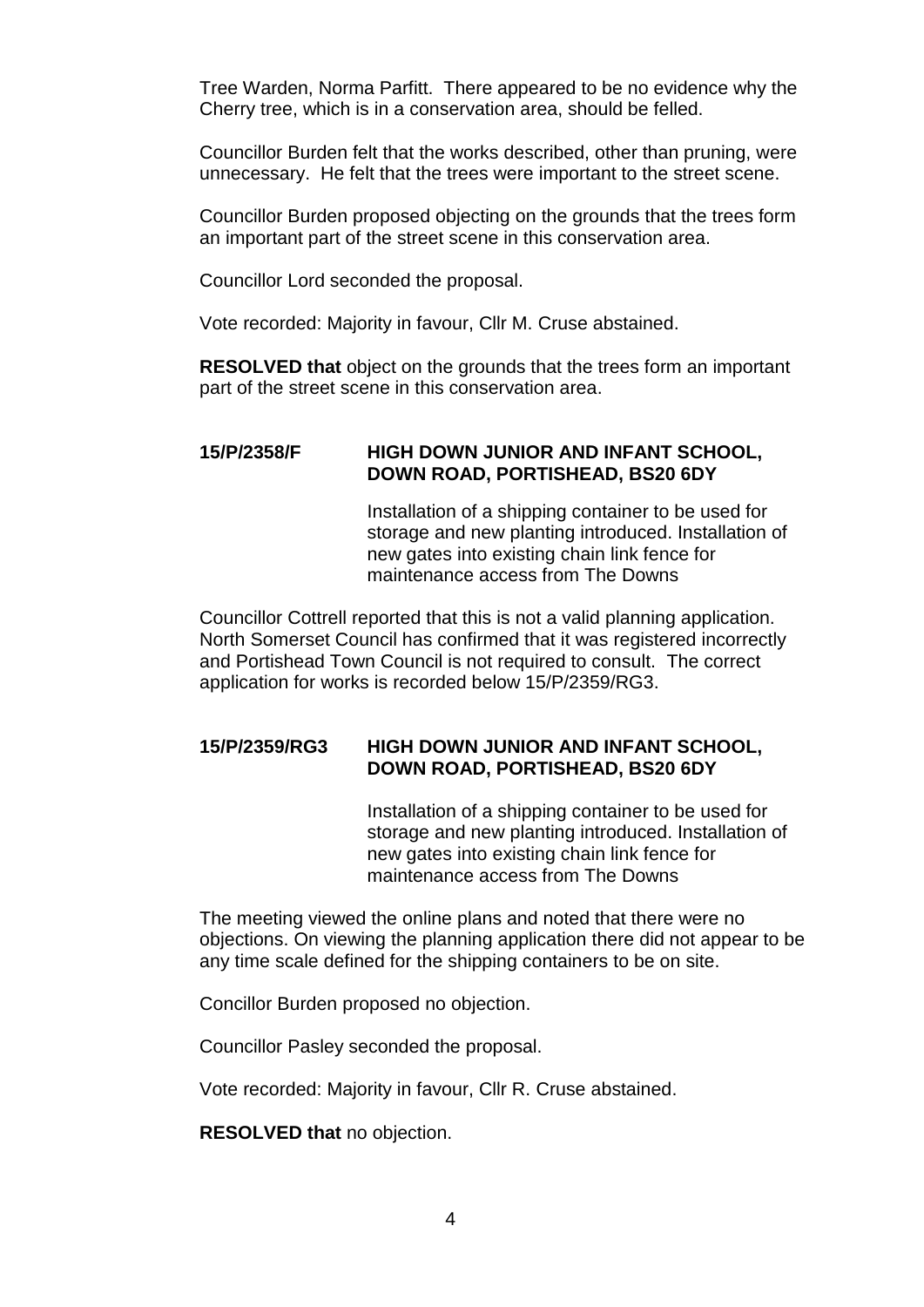## **15/P/2390/F 34 FALCON CLOSE, PORTISHEAD, BS20 6UT**

Erection of a single storey rear extension following demolition of rear porch and part conversion of rear garage to garden room

The meeting viewed the online plans and noted that a neighbouring property had already been extended. There were no objections online.

Councillor Oyns proposed no objection.

Councillor Koops seconded the proposal.

Vote recorded: All in favour.

**RESOLVED that** no objection.

# **SECTION 2 PLANNING MATTERS (RECOMMENDATIONS TO TOWN COUNCIL)**

# **PL401 OTHER PLANNING MATTERS**

# **A. CAR PARKING – ALDI STORES**

Councillor Cottrell informed the meeting that she had brought this item to committee on realising that 1) Aldi has imposed 90 minutes customer parking with a fine if exceeded and 2) it is necessary to step over the landscaping to make use of the crossing to Worthington's Walk or access the pavement if you are going to the health centre (Portishead Medical Centre).

Councillor Cottrell recalled that when Portishead Town Council considered the Aldi planning application it gave comment about wanting to retain free 3 hour parking and a footpath to the health centre. In addition 2 hour free parking was believed to be a covenant in the agreement made between Woodspring District Council, Portishead Town Council and the Cooperative Store when the land was sold.

Councillor Burden reaffirmed that an agreement was made between Portishead Town Council and the Co-operative Store when Portishead Town Council sold them the land. This should have been written into the agreement by Woodspring District Council who were the unitary authority at the time.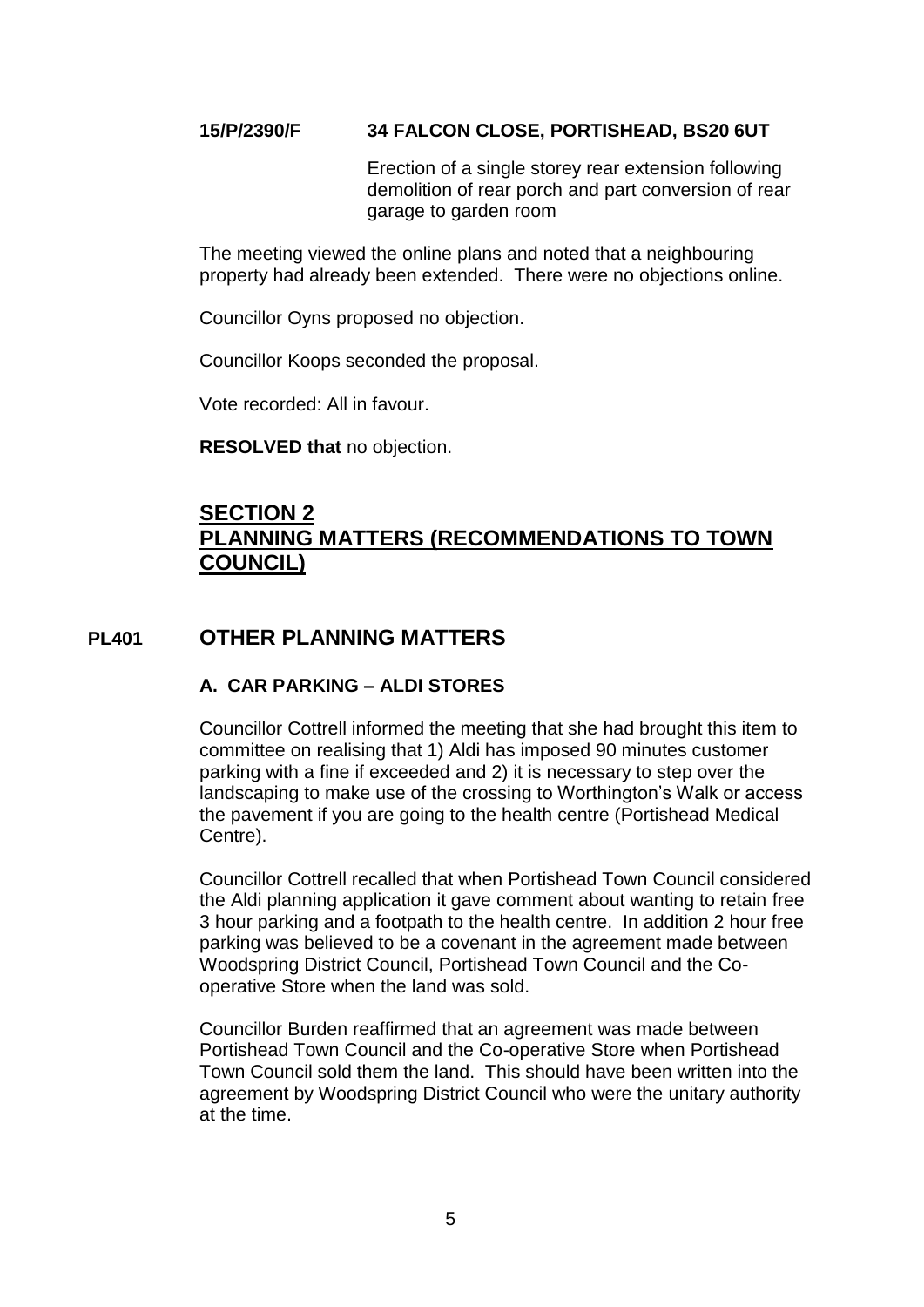A discussion took place as to whether the current 90 minute parking restriction is imposed in the car park behind the Somerset Hall and whether the agreement/covenant is legally binding.

Councillor Koops believed that a letter should be sent to Aldi reaffirming that Portishead Town Council do not want to see restricted car parking, which could affect the longevity of the shops in the High Street.

The meeting felt it appropriate to obtain the original copy of the agreement/covenant in order to have this accessed by a legal professional and to enlist the help of North Somerset Council to ascertain a copy of the dated version.

Councillor Burden proposed that Portishead Town Council:

- 1. writes to Aldi to inform them that the land was originally sold with an agreement (i.e. free 2 hour parking).
- 2. ask that the District Councillors look into other matters. He recalls and others will too, that the only reason the Town agreed to the selling of a playing field to build a supermarket was that parking shortages within the Town could be overcome.

Councillor Lord proposed that a copy of the agreement between Portishead Town Council and the Co-op accompany the letter to Aldi.

### **Recommendation**

That Portishead Town Council writes to Aldi to remind them of the condition on which the land was sold (2 hour free parking) and further information and support is requested from North Somerset Council.

**Vote recorded:** All in favour

# **PL402 SECTION 3 – DELEGATED CHAIRMAN DECISIONS**

**PLANNING APPLICATIONS AS REPORTED BY THE PLANNING & REGULATORY CHAIRMAN**

### **TREE APPLICATIONS AS REPORTED BY THE PLANNING & REGULATORY CHAIRMAN**

Delegated decisions made by the Planning & Regulatory Chairman on the attached tables under delegated powers were noted.

Councillor Burden proposed accepting the delegated Chairman's decisions.

Councillor Koops seconded the proposal.

Vote recorded: all in favour.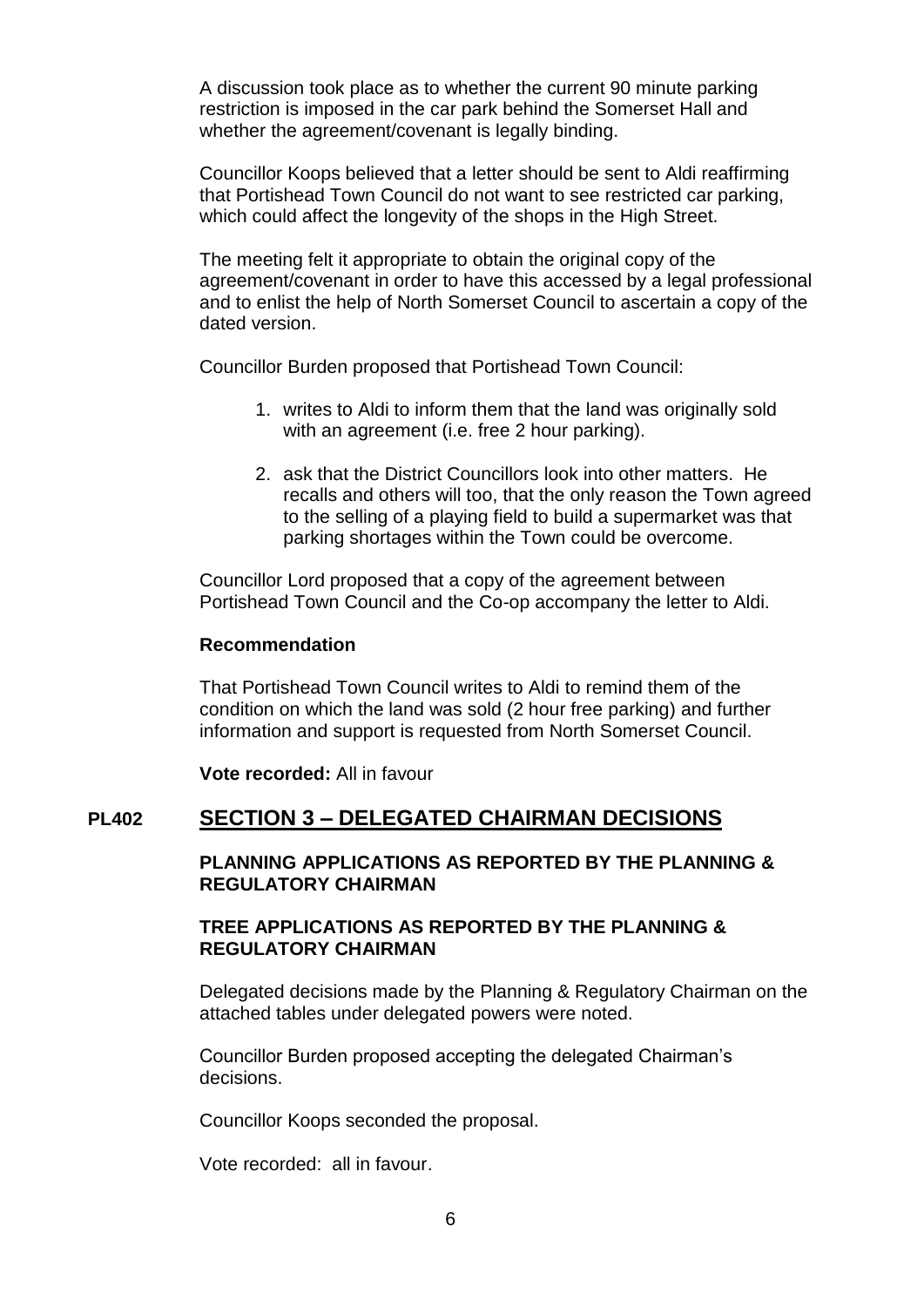# **PL402 SECTION 3 – DELEGATED CHAIRMAN DECISIONS - FOR INFORMATION**

# **PLANNING APPLICATIONS AS REPORTED BY THE PLANNING & REGULATORY CHAIRMAN**

| <b>APPLICATION</b><br>NO. | <b>LOCATION</b>                              | <b>PROPOSAL</b>                                                                                                                                                                                                                                                                      | <b>RECOMMENDATION</b>                                                                     |
|---------------------------|----------------------------------------------|--------------------------------------------------------------------------------------------------------------------------------------------------------------------------------------------------------------------------------------------------------------------------------------|-------------------------------------------------------------------------------------------|
| 15/P/2215/F               | 9 Tower Road,<br>Portishead, BS20 8RE        | Erection of a single storey side<br>extension and front porch<br>following demolition of attached<br>single garage                                                                                                                                                                   | No objection subject to no valid objections from<br>neighbours.                           |
| 15/P/2223/F               | 23 The Finches,<br>Portishead, BS20 7NE      | Erection of a two storey rear<br>extension                                                                                                                                                                                                                                           | No objection subject to no valid objections from<br>neighbours.                           |
| 15/P/2249/HHPA            | 43 Portland Drive,<br>Portishead, BS20 6YQ   | Prior approval request for the<br>erection of a single storey<br>extension to south-west elevation<br>that would: 1) extend beyond the<br>rear wall of the original house by<br>3.6 metres, 2) have a maximum<br>height of 3.3 metres and 4) have<br>eaves that are 2.35 metres high | <b>Assistant Clerk note: HHPA - no consultation</b><br>required, deemed approval applies. |
| 15/P/2251/F               | 24 Springfield Road,<br>Portishead, BS20 6LH | Erection of a two story extension<br>to the rear of the property<br>following demolition of existing<br>conservatory and utility room.<br>The extension will be located on<br>the footprint of the existing dwarf<br>walled conservatory and existing<br>utility room                | No objection subject to no valid objections from<br>neighbours.                           |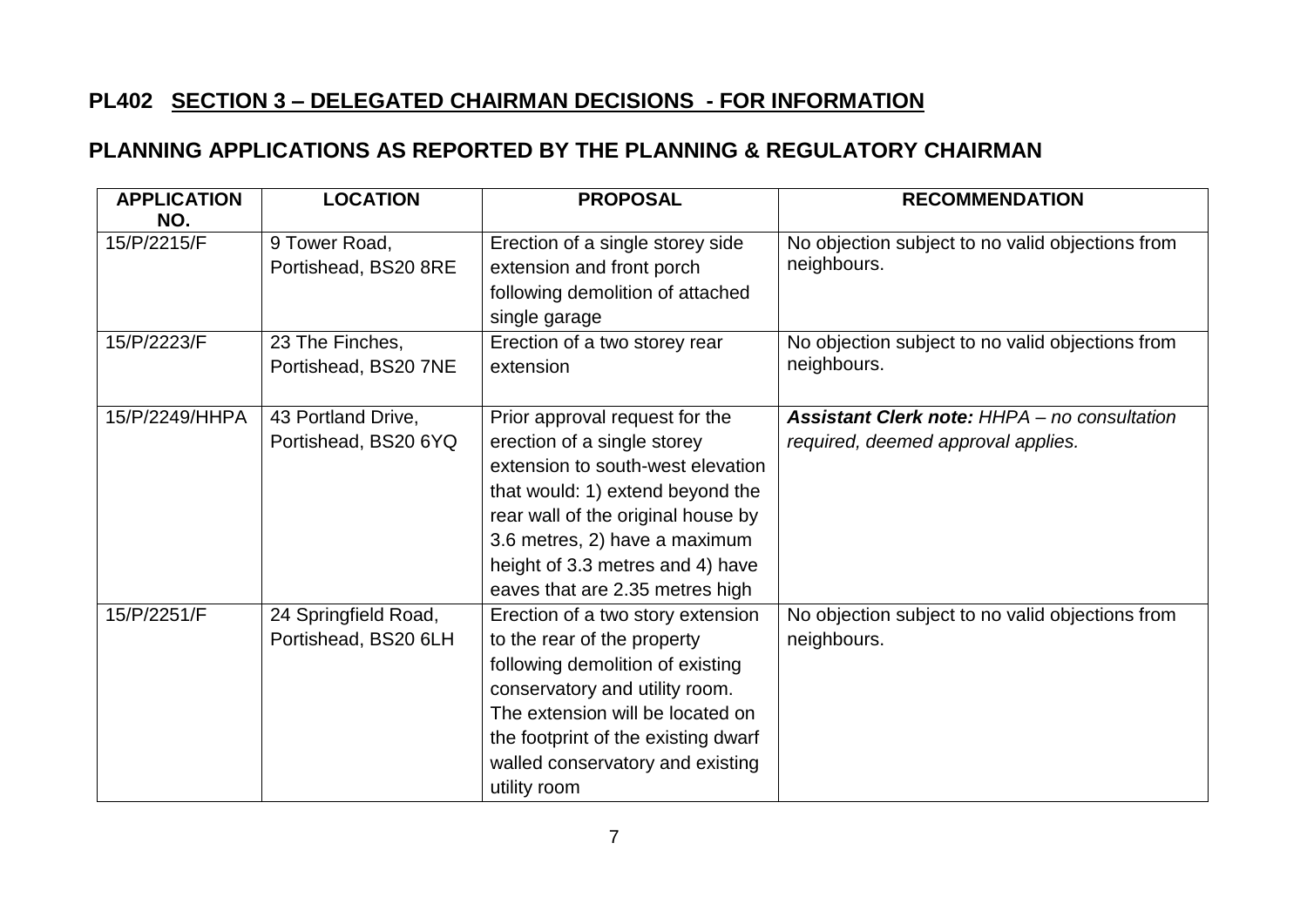| 15/P/2263/F   | 64 Nore Road,<br>Portishead, BS20 8DW      | Create an in/out driveway                                                                                                                                                                                                                                                                                                     | No objection subject to no valid objections from<br>neighbours. |
|---------------|--------------------------------------------|-------------------------------------------------------------------------------------------------------------------------------------------------------------------------------------------------------------------------------------------------------------------------------------------------------------------------------|-----------------------------------------------------------------|
| 15/P/2287/F   | 3 Clockhouse Mews,<br>Portishead, BS20 7HS | Installation of French door to rear<br>ground floor flat                                                                                                                                                                                                                                                                      | No objection subject to no valid objections from<br>neighbours. |
| 15/P/2416/MMA | 5 Meadows Close,<br>Portishead, BS20 8BU   | Variation of condition 2 attached<br>to planning approval 15/P/2056/F<br>(Erection of a side extension with<br>parking area in front garden<br>following the demolition of a<br>detached double garage and side<br>porch to bungalow) to allow the<br>size of the approved porch and<br>ensuite extension to be<br>increased. | No objection subject to no valid objections from<br>neighbours. |

# **TREE APPLICATIONS AS REPORTED BY THE PLANNING & REGULATORY CHAIRMAN**

| <b>APPLICATION</b><br>NO. | <b>LOCATION</b> | <b>PROPOSAL</b> | <b>RECOMMENDATION</b> |
|---------------------------|-----------------|-----------------|-----------------------|
|                           |                 |                 |                       |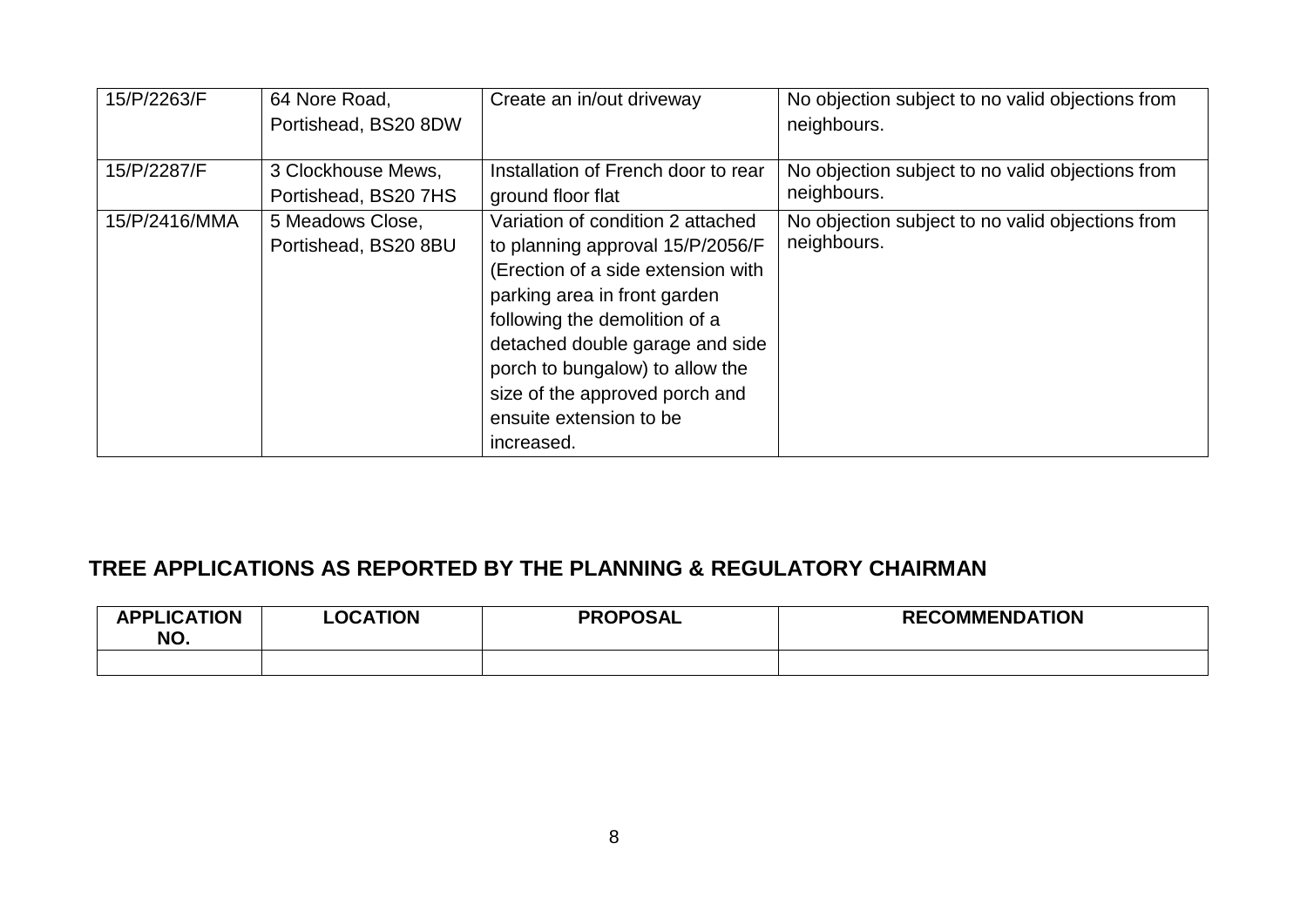# **PL403 OTHER PLANNING MATTERS - FOR INFORMATION**

**1. THE FOLLOWING NOTIFICATIONS/ACKNOWLEDGEMENTS FROM NORTH SOMERSET COUNCIL WERE NOTED:-**

## **A. ENFORCEMENT CASES**

List of cases as at 28<sup>th</sup> September 2015 and an email from Chris Nolan regarding Planning Enforcement workloads and the information the Enforcement Team require for any future enforcement submissions.

### **B. DELEGATED DECISIONS - NORTH SOMERSET COUNCIL**

The reports in respect to August and September 2015 (as tabled).

### **C. PLANNING CONSENT GRANTED**

### **15/P/1843/F CAMELLIA COTTAGE, 6A BEACH HILL, PORTISHEAD, BS20 7HT CONSTRUCTION OF RAISED DECKING TO FRONT AND SIDE OF PROPERTY (RETROSPECTIVE)**

Report from North Somerset Council's committee decision dated 14th October 2015 detailing reasons for approval and acknowledging the objections made by Portishead Town Council.

### **15/P/1818/F LAND TO REAR OF 89 HILLSIDE ROAD, PORTISHEAD, BS20 8LJ MINOR MATERIAL AMENDMENT FOR THE VARIATION OF CONDITION 2 (APPROVED PLANS) OF PLANNING PERMISSION 15/P/0988/F**

Report of Case Officer approving the application on 21<sup>st</sup> September and acknowledging the objection made by Portishead Town Council.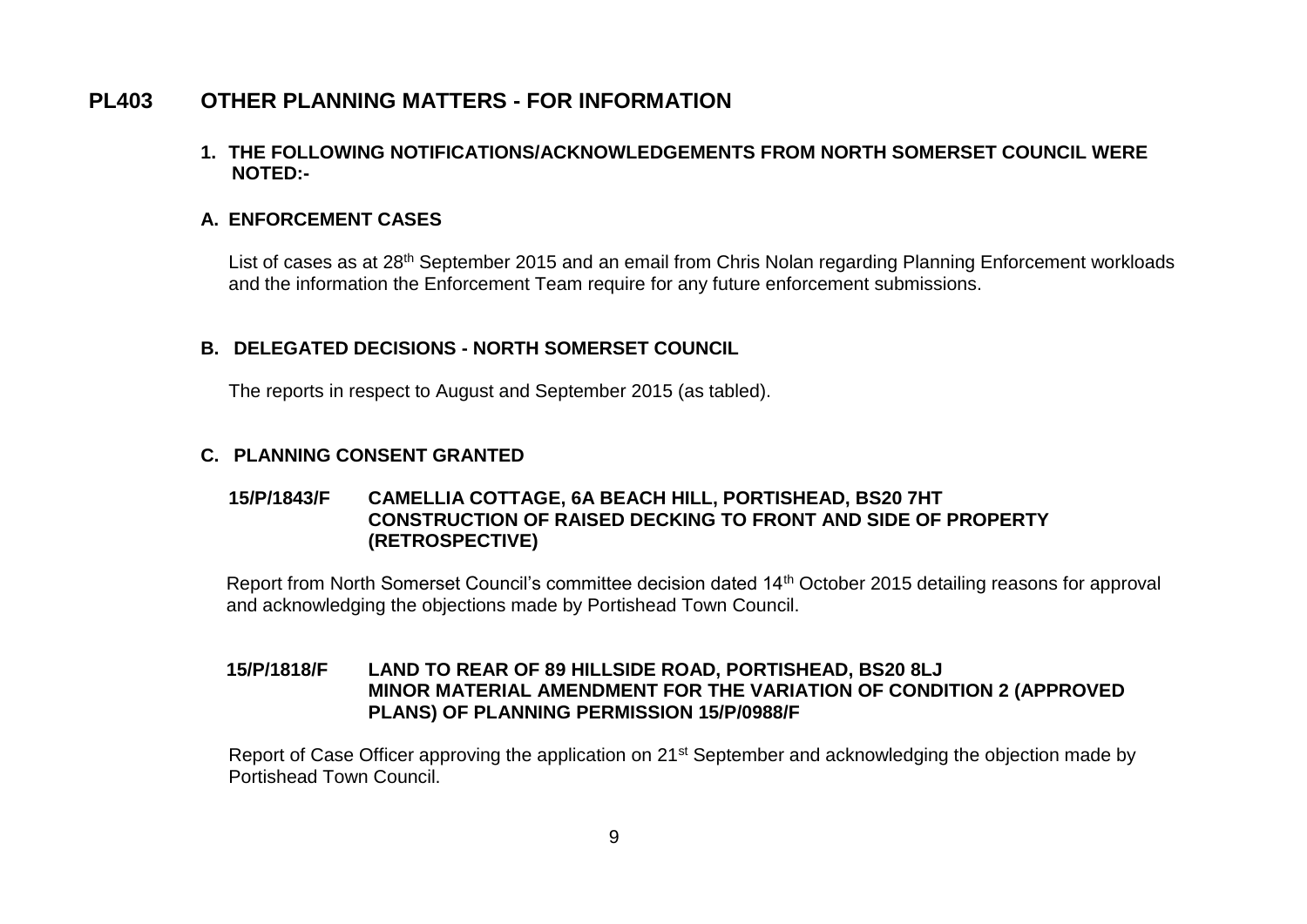### **D. PLANNING APPLICATIONS WITHDRAWN**

| 15/P/1988/F  |               | 27 SOUTH ROAD, PORTISHEAD, BS20 7DU                    |
|--------------|---------------|--------------------------------------------------------|
| 15/P/1090/F  |               | BUILDING REAR OF 117 HIGH STREET, PORTISHEAD, BS20 6PT |
| 15/P/1091/LB | $\sim$ $\sim$ | BUILDING REAR OF 117 HIGH STREET, PORTISHEAD, BS20 6PT |

### **E. PLANNING APPLICATION 15/P/1977/F - NEWCOME, BATTERY LANE, PORTISHEAD, BS20 7JD**

Confirmation and apology from North Somerset Council following the determination of the above application, prior to noting the comments from Portishead Town Council's Planning & Regulatory committee meeting, which was held on 7 th October .

### **F. LICENCE APPLICATIONS RECEIVED BY NORTH SOMERSET COUNCIL**

Applications received for the period 1<sup>st</sup> to 16<sup>th</sup> October 2016.

### **G. SITE AND POLICIES PART 1: DEVELOPMENT MANAGEMENT POLICIES**

- i) North Somerset Council's response to the Inspector's main issues and questions. The supporting documents can be found on the examination web page [www.n-somerset.gov.uk/sandpexamination](http://www.n-somerset.gov.uk/sandpexamination)
- ii) North Somerset Council's response to Portishead Town Council. This was submitted to Portishead Town Council with a view to providing a Statement of Common Ground for the Inspector to consider at the Hearing on 2<sup>nd</sup> and 3<sup>rd</sup> November 2015. After careful consideration, Councillors Cottrell and Mitchell felt that it was still appropriate for them to represent Portishead Town Council at the Hearing.
- iii) The copy of ED24a North Somerset Council's updated Schedule of Proposed Modifications ( 27 October 2015), which is also available online to view [www.n-somerset.gov.uk/sandpexamination](http://www.n-somerset.gov.uk/sandpexamination)